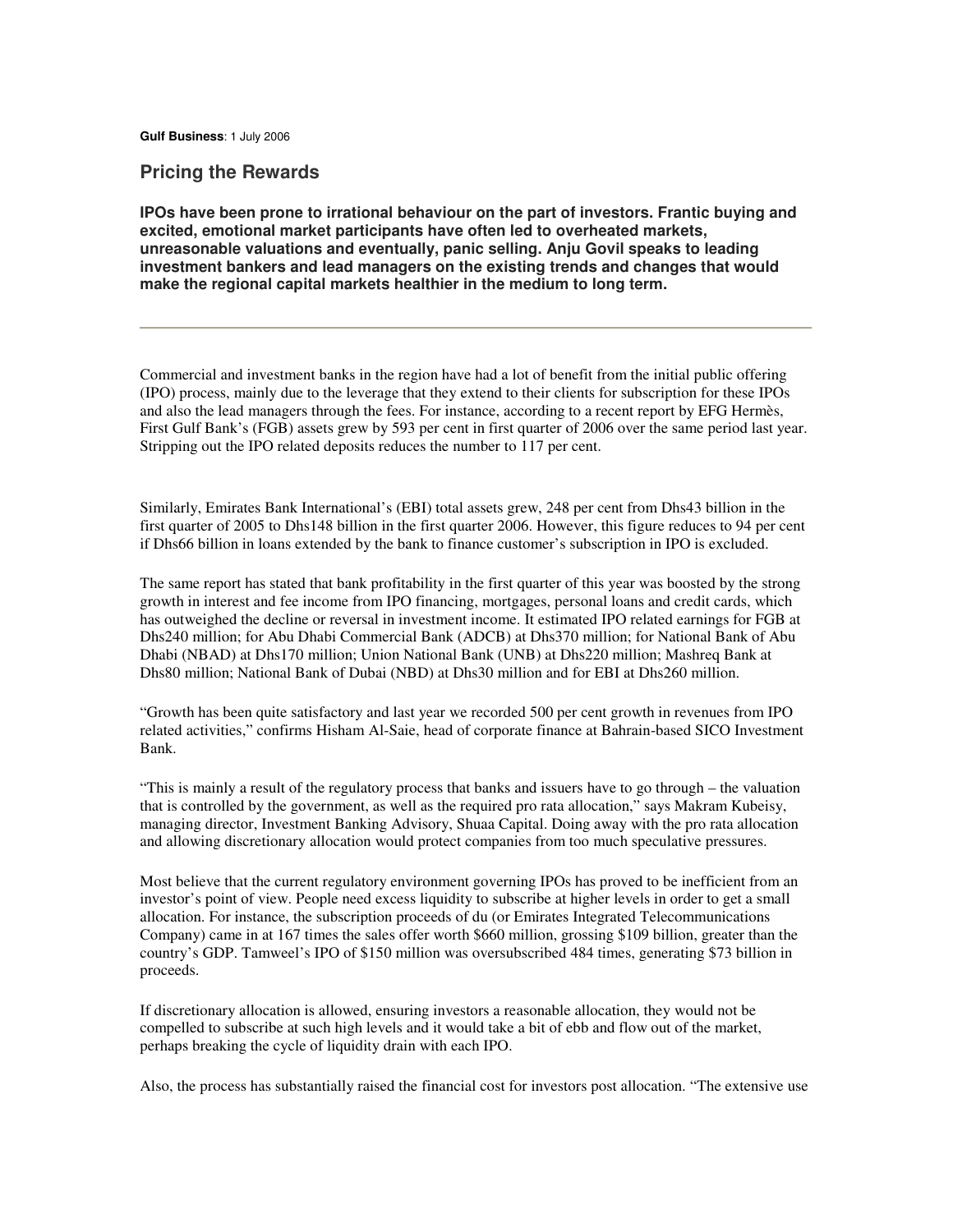of leverage has reduced investors' return and inflated perceived market demand," says Salvatore Alioto, head of capital markets, Al Mal Capital PSC.

#### **THE IPO MIRAGE**

In the absence of leveraging, the financing cost per share would be closely aligned to the par value or the issue price. According to a spokesperson for Bahrain Islamic Bank, price concern is the main reason behind weak demand for the IPO of the Bahrain-based Albaraka Banking Group (ABG). ABG is offering 188.9 million shares at a subscription price of \$3.08 per share with a face value of \$1. "Frustrated by very small allocations in earlier issues, small investors are shying from raising money for somebody else to benefit from," he said. Besides, in the face of recent market volatility, many investors are also holding funds to invest in major upcoming IPOs.

Pro-rata allocation has also led to the dominance of retail investors in the IPO market, which, some bankers believe, has led to increased speculation. "The question is not retail vs. institutional," says Al-Saie. Institutional investors have a medium to longer-term view, but it is the retail investors seeking short-term gains who provide liquidity.

"A 70:30 composition of wholesale vs. retail investors should do well for the regional market as the greater number of institutional investors will act as market makers in the future," says Sandeep Kadwe, director and managing consultant, Mitcon International. His company is trying to convert LLC into PJC by bringing family owned businesses to the market.

While it is important to have a mix of both, the judgement has to be made based on how much the market can absorb from the retail investor's perspective once the trading starts. Not everyone agrees. "I don't think we can prevent any one from investing in the market," says Kubeisy. According to him, not all retail investors are speculators. Some have an appetite for a longer-term and these should get a fair allocation. "Now everyone is treated in the same way and that is not to the benefit of the issuers," he says.

These regulatory requirements and other factors create an environment where the banks stand to benefit by inducing or convincing their clients to borrow to get maximum allocation. Although the UAE's Central Bank has issued limitations on leveraging for IPOs, according to Kubeisy, it is like clapping with one hand. Limiting the leverage has to be accompanied by doing away with other drivers that make people want to oversubscribe so much.

"As long as there is liquidity in the market (which I believe is still there – just that the sentiments have changed), the banks would continue to lend for investment through various ways," says Shailesh Dash, senior vice-president, head of strategic investment group, Global Investment House. Easy leverage is, in fact, only symptomatic of the actual problem, which is the way that companies are currently brought to market. In Bahrain there is even a law against leveraging. But how effective the law proves to be will depend on the banks. "What the law will do definitely is to raise an alarm," says Al-Saie.

#### **LEADING THE CHARGE**

As opposed to receiving banks that rely on excess subscription money, lead managers are earning revenue from the 2 per cent fees considered high especially when the current laws haven't made underwriting mandatory, at least on the Dubai Financial Market (DFM). "Made to bear risk, underwriters will force the issuer to answer some hard questions and help in regulating the market," says Kadwe. Opinions vary.

"A year ago, if a company was going public I would have advised against underwriting as there was ample liquidity in the market and a hugely bullish sentiment. Today, because people are unaware as to where the market is heading and nobody can measure investor response at this moment, I would recommend to go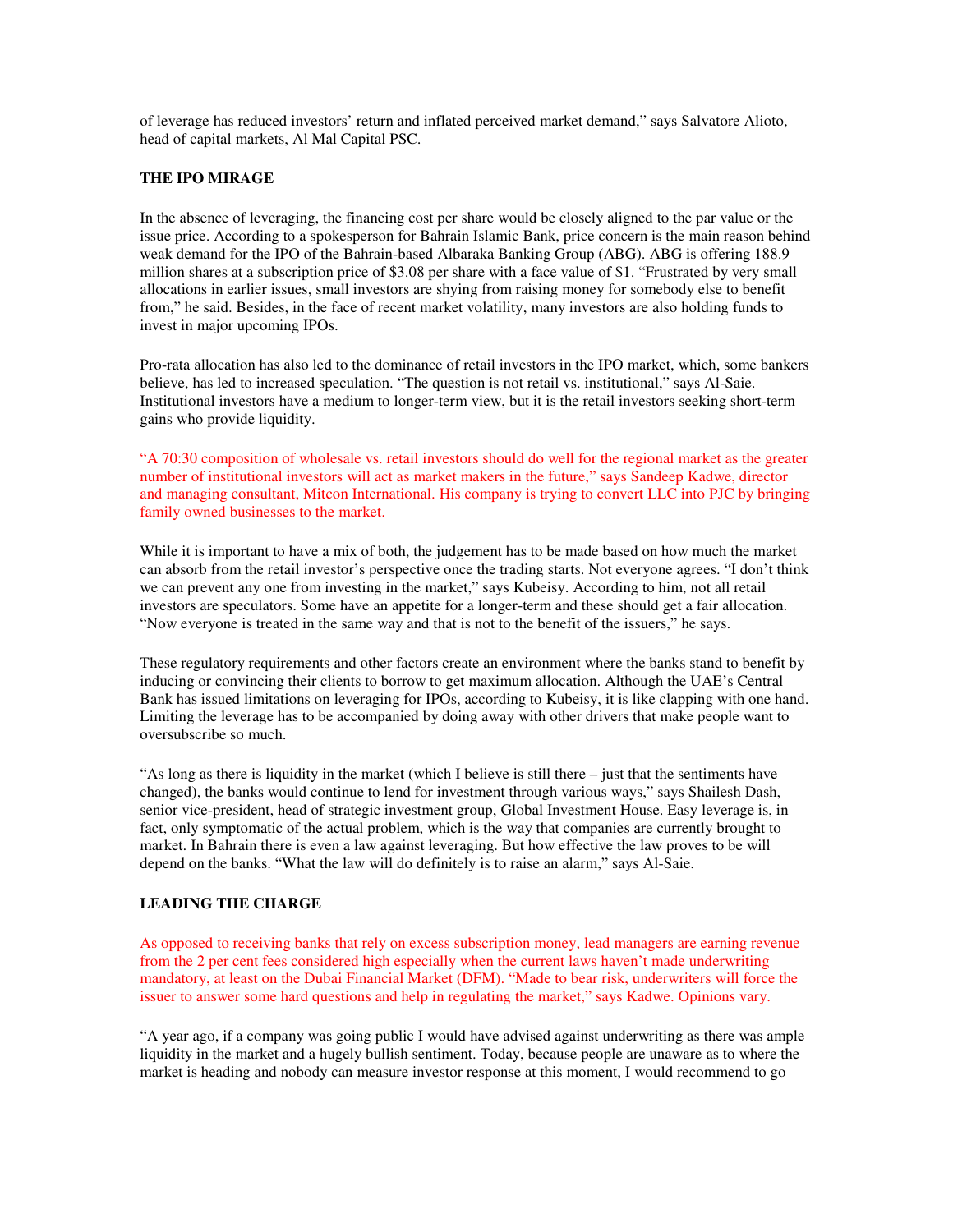public with underwriting," says Al-Saie, adding yet another perspective.

"We would be happy to underwrite, but the current laws don't allow us to. Now we have to allocate prorata – you cannot say that you will undertake a portion of this as that would mean violation of the law," argues Kubeisy. In the Dubai International Financial Exchange, however, underwriting is permitted.

Besides, most investment bankers argue that the 2 per cent fee is the standard market practice and underwriting is just one part of the whole process. In normal circumstances, when a transaction is done on a best effort basis, a fee is charged because lead managers have to tell the story, present it from a professional investment banker's point of view and put their credibility and name behind it to create an appetite for the issue.

Also, mandatory underwriting in western markets means that lead managers command a higher fee because of the risk they undertake. "What we have seen in the last couple of years is that the competition between lead managers has grown extensively impacting on the fees charged. For instance, due to fierce competition in Saudi Arabia, the fees in some cases have been less than 1 per cent," adds Al-Saie.

Some of this, as banks argue, could be corrected if markets are left to price themselves. "There are a number of things that we would like to see happen – the top of the list would be allowing the market to price the public offerings and not be controlled by the authorities," confirms Kubeisy.

It is an unattractive proposition at present for a company to move forward with an IPO as they leave so much money on the table. In certain cases, premium is already built in due to good will over the years and the companies should be able to cash in on it. Also, the issuer will have to do proper book building to ensure that the premium is correct.

"In other markets IPOs are done on a book-building basis and has been successful. Our regulators and issuers should start looking into this issue as well. This will also take care of flippers and address the issue of selling pressure and hence on price premiums in the initial trading days," adds a senior TNI spokesperson. "We should at least expect the local stock exchanges to come up to the level of some of the developed emerging markets," adds Dash.

## **SCOUTING FOR SECTORS**

The market also needs more intermediaries who originate transactions that would be useful to the market by bringing under represented sectors to the market. Of special interest would be the family-owned businesses. The way to do this would be to provide the market with enough information to set a price so that each individual investor can make an informed decision on what to invest in and at what price.

"But regulating the number of issues or valuation of the companies can only be a short-term measure," says Kadwe. The regulatory authorities should instead focus more on investor's education and protection. Issuer should also be able to decide on a date in a given band and should be allowed to defer their issue. "In the current set up, investor protection is being compromised," he says.

"There is, no doubt, a role for regulatory authorities to protect all investors and the proper way to do that is by providing as much disclosure and information as possible to the investors," says Kubeisy. More so because retail investors, not as conversant with the matters of finance, can possibly be more vulnerable than wholesale investors. More disclosure would definitely enable them to make a rational investment decision in the face of prices being fixed by market forces. More importantly, both regulators and practitioners should provide comprehensive information to all investors – be it retail or institutional.

However, disclosure standard in each of the GCC markets is different. "Steps are being taken across GCC markets, but things are not moving fast enough," laments Al-Saie. When companies come to the market,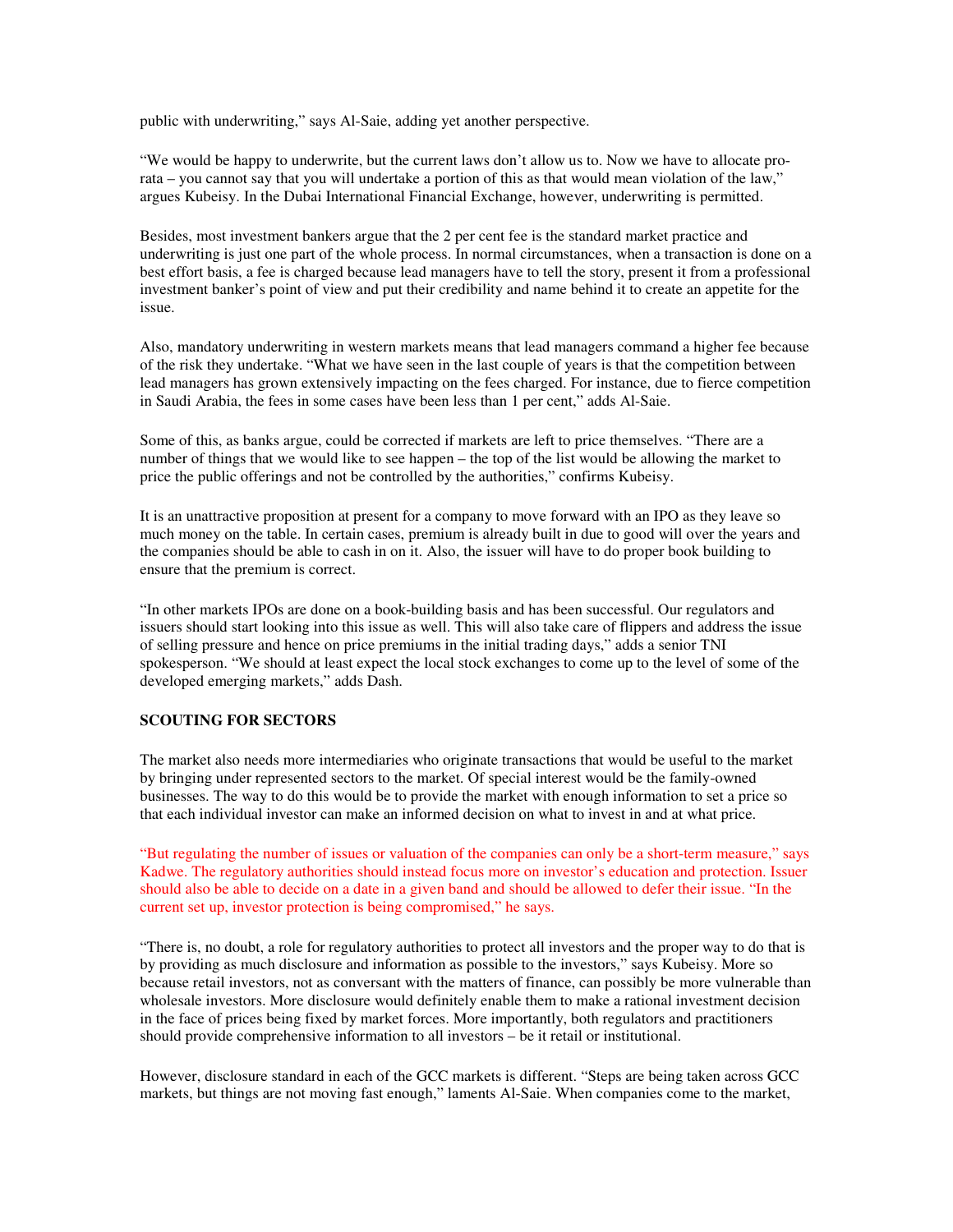they carry some operational and market risks and investors would not be aware of these unless they are disclosed in the prospectus.

So far, companies have taken shelter behind their greenfield status for offering limited disclosure. "Every company that goes to the market should disclose a minimum amount of information whether it is established or greenfield," argues Kubeisy. His company, Shuaa Capital, doesn't typically handle greenfields because one of its working guidelines is to work with companies that have a proven track record.

He believes that the public market should be for established companies and that greenfields shouldn't be going to the public as they have a certain risk that is very difficult to measure. "Considering the performance of many recent IPOs, regulators will need more justification to let greenfields go public," agrees Al-Saie, adding, "the halt on greenfields in the UAE is a good move as it will regulate the quality of issues." His bank lead managed Al Salaam Bank, a greenfield project that recently went public. But according to him, the company had proper justification to do so. The company had a deal pipeline in stand by, had committed to work more closely with the regional players in the real estate sector which is only one of the activities, and had a sound business model. In any case, even a greenfield company has to disclose the basis of its viability, of its business plan and strategy – and more than what the market has seen them disclose in the past.

#### **THE IPO HUSH**

Irrespective of the process, the bigger question facing investment banks and lead managers is whether the market correction would lead to fewer local IPOs. DFM has slid down by 164 per cent in the last year alone from its 52-week high of 1,267.32. The UAE's banks have been directly, through equity holdings, and indirectly, through margin lending to individuals and institutions, exposed to a sharp 53 per cent correction in the Dubai Securities Index and 34 per cent in the Abu Dhabi Index year to date.

The answer depends on the ministry. Right now, the ministry is holding back a little on local issues. Apparently, following the market correction, the launch of IPOs has been slowed down to protect the market from losing liquidity to newer issues. The other speed breaker is the much awaited company law. "The proposed new commercial companies law will enable companies to extract greater value from public offerings, and also encourage more family businesses to pursue, potentially, an IPO track," hopes Alioto.

For now, some companies have backtracked from the IPO market following the market correction, while some others have paused, believing that authorities are not going to allow more IPOs.

For the stock markets to mature and offer the required depth in the secondary market, the listings in the UAE, Saudi Arabia and Qatar need to significantly improve. Holding back IPOs, one could argue, is actually holding back some new and exciting companies from being made available to more investors. "Clampdown on IPOs is not good as there is enough liquidity in the market and not enough issues to absorb it," argues Kubeisy.

So, the need of the hour is more and more IPOs. "It helps in unlocking the value for several investors/funds and thereby improve the overall shareholder wealth," explains Dash. With a more open and liberal system, more companies listing and greater choice for investors, research will naturally enter the picture as an offshoot of this greater choice as competition among banks for client business increases.

"This is a virtuous cycle witnessed in other emerging markets, and it is time for this region to move to that level," says Alioto. Clearly, the fact that liquidity goes in and out to oversubscribe is not a function of too many IPOs, but of the process.

Last year saw not only a huge deal of cash flow coming into the market, but also concurrent timing on a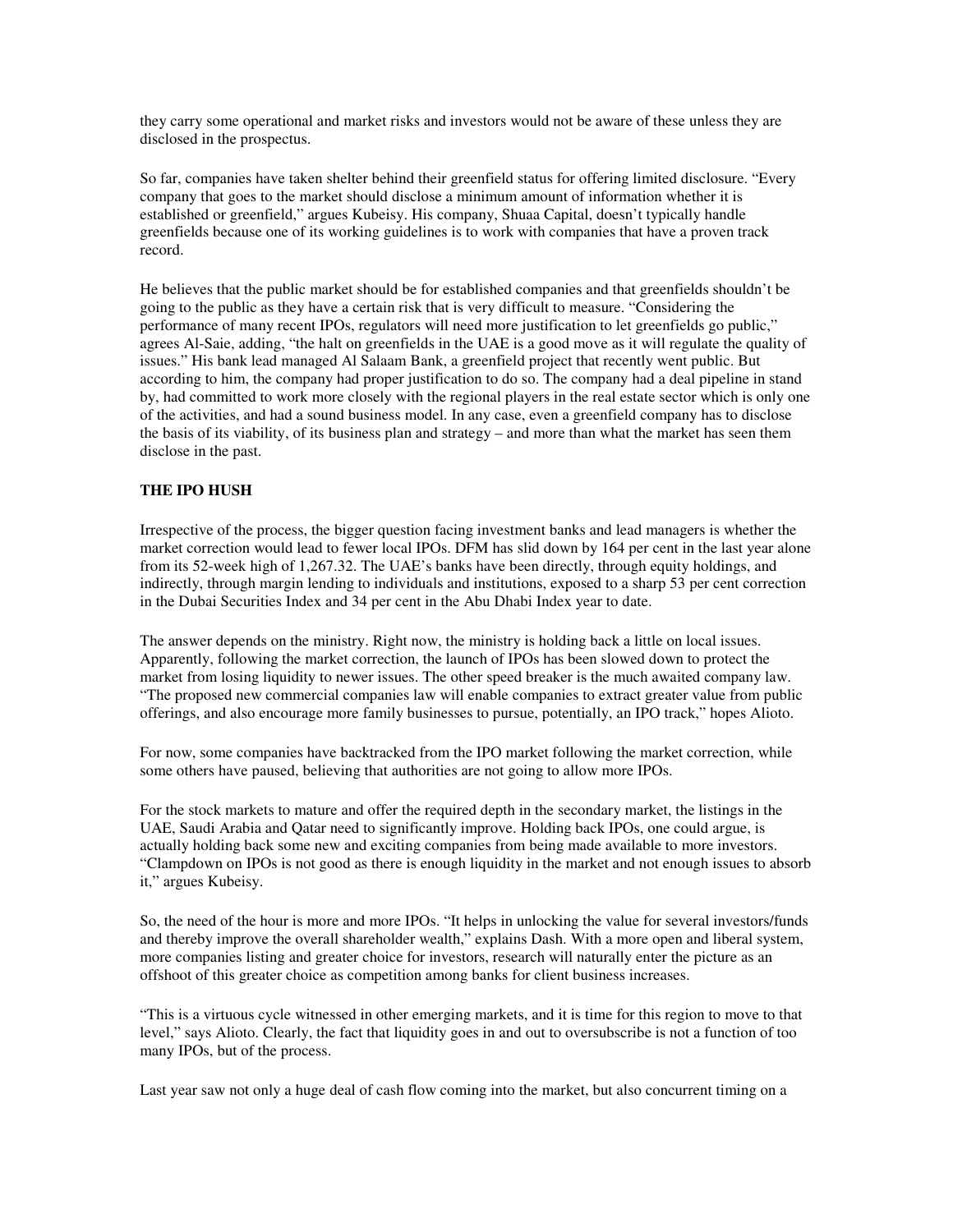regional basis. This impacted the liquidity and the secondary market as the same leverage is being used for the secondary market as well. In any case, the liquidity that comes out of the market for IPOs goes back to the same market after a lag.

# **WAITING IN THE WINGS**

However, most banks believe that the performance of IPO related business would continue to improve as there is a huge demand for IPOs. This is in spite equity market underperformance in the first quarter of 2006 having a direct impact on the banks' NBAD's fee and non-interest income. NBAD's fee and noninterest income, for instance, declined 22 per cent over the same period in 2005. Stripping out IPO related balances leaves many banks with a loan/deposit ratio higher than 100 per cent.

The moderate growth banks are even more exposed to negative surprises due to greater equity holdings. The higher the positive cumulative change in fair values that is recognised in equity, the greater the analysts expect a negative surprise resulting from reversal in these previously booked gains, either through selling for cutting losses or through a lower marked to market valuation.

"Today, the sentiment could be slightly negative due to material losses, but most of the companies are on the sidelines to see when the big players make a move and gain from the rally," says Al-Saie. Whether the activity happens on the local market or the DIFX would depend on how the regulators approach the issue of licensing IPOs.

The choice of the market would also be a function of the nature of the business and the size of the business. Very local companies with local businesses would be properly listed on the DFM, which operates along the local standards. A cross border company with cross border business or regional multinationals would be better off on the DIFX. DIFX has higher disclosure requirements and is very much in accordance with international best practices in terms of corporate governance, reporting and disclosure, etc.

So, even if the IPOs close in on the local market, there would be a lot more IPO activity on the DIFX. That apart, on the DIFX side, there is a huge demand and is itself very keen to have new issues. "But it is only six months old and it needs time to earn more liquidity and maturity," warns Kubeisy. Although they are completely different structures the underlying liquidity that would feed one would feed the other as well. According to published reports, more than 130 companies are awaiting approval from the authorities for their IPOs.

Others believe that IPOs will not slow down, but more quality issues will hit the market. "Structuring of some of the IPOs, particularly documentation, has not been impressive," says Al-Saie. The market already has instances where an IPO of an otherwise sound company with an excellent business model has gone bust due to structuring issues in terms of pricing and due diligence. Jawad group is a good example.

Although overall investors demand could be less buoyant, it is difficult to generalise the impact on the banking sector as different banks would have different impact. In the end, the better players would emerge as winners over time as the quality of deals improve. At the same time, most players are diversifying their revenue streams to ensure that growth is more balanced. "The IPO work that we do is not the bulk of our results over the past two years. They have contributed significantly but not most of it," says Kubeisy.

At SICO, for instance, corporate finance, which includes advisory and IPO activity, contributes only 15-20 per cent of its revenues. Although fees from private placement/IPOs forms a significant portion of Global's total fee income, which accounts for almost half of its total income, the company is involved in several activities and its income base is very diversified.

### **TREADING CAUTIOUSLY**